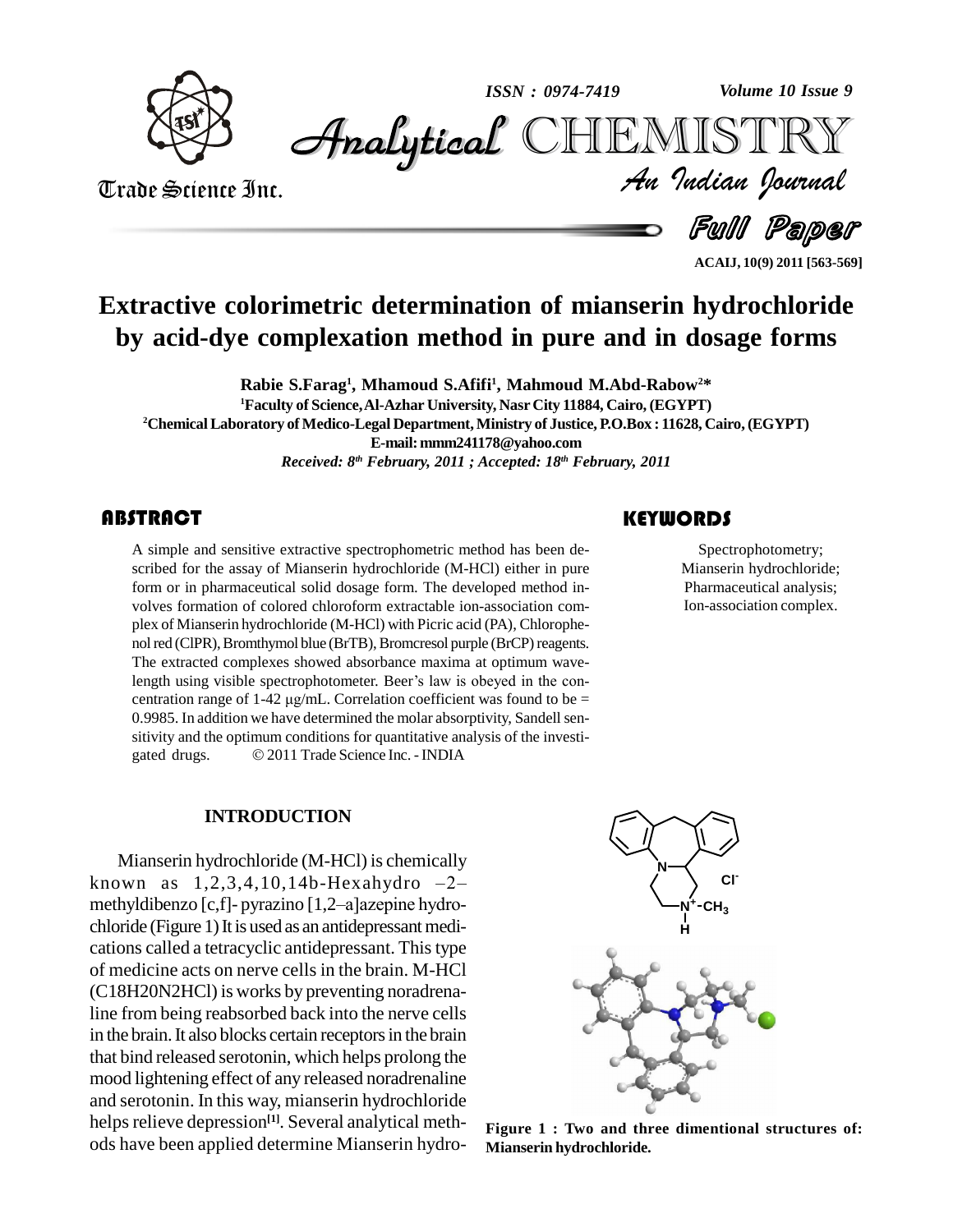# Full Paper

chloride (M-HCl) quantitativelyin their dosage forms including spectrophotometric methods **[2-4]**, High Performance LiquidChromatogrphyHPLC**[5-7]**, capillary electrophoresis<sup>[8,9]</sup> and other spectrophotometric for pan another drugs **[10-14]**.

## **EXPERIMENTAL**

#### **Apparatus**

The electronic absorption spectral measurements of M-HCl (Figure 2) with selected reagents were re corded on Jenway 6505 UV-Vis spectrophotometer equipped with quartz cell of 1 cm optical path length with a resolution of 0.1 nm. The pHs of the prepared solutions were adjustment using Jenway 3510 pH meter. All spectroscopic measurements were carried out at  $N_{\epsilon}$ solutions were adjustment using Jenway 3510 pH meter.<br>All spectroscopic measurements were carried out at Na<br>room temperature (25 ± 2 ?C). Moreover, doubly distilled water were obtained ELGA distillation apparatus model UHQ-II-MK3, UK.



**Figure 2 : The electronic absorption measurements in the visible region for: Mianserin hydrochloride ion-associates withpicric acid, chlorophenol red,bromthymolblue andbro mcresol purple.**

### **Drugs, reagents and solutions**

*Analytical* Company, 6 October city, Egypt. All<br>
chemicals and reagents are of analytical grade. Chlo-<br>
parophenol red (CIPR), bromthymol blue (BrTB) and bro-<br>
dressed purple (BrCP) are products of Merck chemical<br>
chalyti (A) Mianserin hydrochloride and Tolvon tablets (30 mg/ tablet)were obtained through the courtesyof SEDICO chemicals and reagents are of analytical grade. Chlorophenol red (ClPR), bromthymol blue (BrTB) and bromcresol purple (BrCP) are products of Merck chemical

CHEMISTRY

company. Picric acid (PA) is a product of Arablab chemicals while, sodium acetate trihydrate, acetic acid and anhydrous sodium sulfate are of Merck Chemical Company. The common solvents of chloroform, benzene, nhexane, petroleum ether, toluene, cyclohexane and di-<br>ethyl ether were purchased from Lab-Scan. The M-HCl drug, solvents as well as the reagents have been used as supplied without further purifications.

**(B)** Stock solutions of 2.0x10-3 M were prepared with doubly distilled water. Acetate buffer solutions were made of a mixture of 0.1 M acetic acid (1050 g/ L) and 0.1 M sodium acetate trihydrate  $(13.6 \text{ g/L})$ , On the other side we prepare Phosphate buffer solutions were made of a mixture of 0.1M disodium hy drogen phosphate (14.2g/L), 0.1M HCl and 0.1M NaOH as seeing below.

#### **(a)Acetate buffer solution (pH 3.0)**

1.0 L of acetate buffer solution of pH was pre pared by adding of 982.3 mL of 0.1 M acetic acid solution to 17.7 mL of 0.1 M sodium acetate.

#### **(b)Acetate buffer solution (pH 4.0)**

1.0 L of acetate buffer solution of pH was pre pared by adding of 947.0 mL of 0.1 M acetic acid solution to 153.0 mL of 0.1 M sodium acetate.

#### **(c)Acetate buffer solution (pH 5.0)**

1.0 L of acetate buffer solution of pH was pre pared by adding of 357.0 mL of 0.1 M acetic acid solution to 643.0 mL of 0.1 M sodium acetate.

#### **(d)Acetate buffer solution (pH 6.0)**

1.0 L of acetate buffer solution of pH was pre pared by adding of 52.2 mLof 0.1 M acetic acid solution to 947.8 mLof 0.1 M sodium acetate.

#### **(e) Phosphate buffer solution (pH 7.0)**

 $1.0 L$  of Phosphate buffer solution of pH was prepared by adding of 756.0 mL of 0.1 M disodium hy drogen phosphate solution to 244.0 mL of 0.1 M hy drochloric acid.

#### **(f) Phosphate buffer solution (pH 8.0)**

1.0 L of Phosphate buffer solution of pH was prepared by adding of 955.1 mL of 0.1 M disodium hy drogen phosphate solution to 44.9 mL of 0.1 M hydrochloric acid.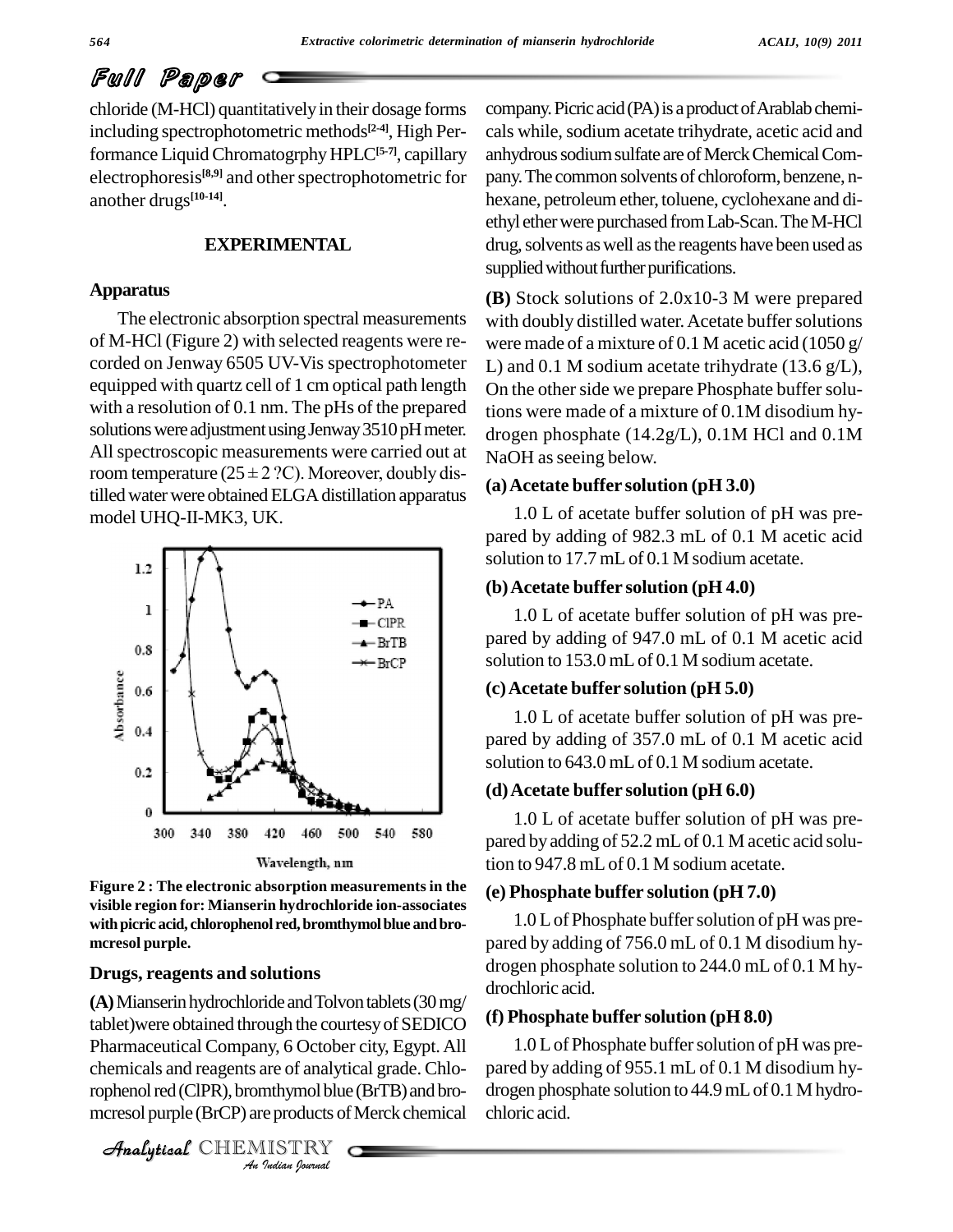## **(g) Phosphate buffer solution (pH 9.0)**

 $1.0 L$  of Phosphate buffer solution of pH was prepared by adding of 955.0 mL of 0.1 M disodium hy drogen phosphate solution to 45.0 mL of 0.1 M hydrochloric acid.

## **(h) Phosphate buffer solution (pH 10.0)**

pared by adding of 966.4 mL of 0.1 M disodium hy drogen phosphate solution to 33.6 mL of 0.1 M so diumhydroxide.

## **(i) Phosphate buffer solution (pH 11.0)**

 $1.0 L$  of Phosphate buffer solution of pH was prepared by adding of 965.3 mL of 0.1 M disodium hy drogen phosphate solution to 34.7 mL of 0.1 M so diumhydroxide.

## **General procedure**

1.0 L of Phosphate buffer solution of pH was pre-<br>distilled water. The formed ion-associates was ex-Into 50 ml separating funnel,  $5.0$  mL  $(2.0x10^{-3})$ M) PA, ClPR, BrTB and BrCP were added to different volumes of solution containing  $(1.0x10^3 M)$ M-HCl. In both cases 2.0 mL of buffer solution were added and the volume was made up to 10 mL with M-HCl. In both cases 2.0 mL of buffer solution were<br>added and the volume was made up to 10 mL with<br>distilled water. The formed ion–associates was extracted using a separating funnel with 10 mLchloroform by shaking for two minutes and allowed to separates into two phases. The organic layer was collected and dried with anhydrous sodium sulfate then complete to 10 ml chloroform. The absorbance of the extract was measured at the recommended wavelength  $(\lambda_{\text{max}})$  as recorded in TABLE 1. The blank was prepared using the same method in absence of the examined drug.

| TABLE 1 : Characteristics and analytical data of mianserin hydrochloride (M-HCl) ion-associates with picric acid, chlo- |  |
|-------------------------------------------------------------------------------------------------------------------------|--|
| rophenol red, bromthymol blue and bromcresol purple.                                                                    |  |

| <b>Parameters</b>                                                         | <b>M-HCl/PA</b> | <b>M-HCl/CIPR</b>     | M-HCl/BrTB            | <b>M-HCl/BrCP</b> |
|---------------------------------------------------------------------------|-----------------|-----------------------|-----------------------|-------------------|
| $\lambda_{\text{max}}$ (nm)                                               | 410             | 408                   | 406                   | 410               |
| Beer's law up to $(\mu g/mL)$                                             | 42              | 30                    | 21                    | 21                |
| Molar absorptivity ( $\varepsilon$ ), Lmol <sup>-1</sup> cm <sup>-1</sup> | $8.75x10^{3}$   | 1.12x10 <sup>4</sup>  | $1.1x10^4$            | $1.2x10^4$        |
| Sandell sensitivity, $\mu$ gcm <sup>-2</sup>                              | $3.43x10^{-2}$  | $2.68 \times 10^{-2}$ | $2.73 \times 10^{-2}$ | $2.5x10^{-2}$     |
| Color of ion-pair                                                         | Yellow          | yellow                | Yellow                | Yellow            |
| <b>Regression equation*</b>                                               |                 |                       |                       |                   |
| Intercept                                                                 | 0.0111          | 0.0008                | 0.0002                | 0.0027            |
| Slope                                                                     | 0.0266          | 0.0373                | 0.0368                | 0.0433            |
| <b>Correlation Coefficient</b>                                            | 0.9996          | 0.9985                | 0.9986                | 0.9987            |
| <b>Optimum</b> condition                                                  |                 |                       |                       |                   |
| Extracting solvents                                                       | chloroform      | chloroform            | chloroform            | chloroform        |
| pH range                                                                  | $5 - 6$         | $5 - 6$               | $5 - 6$               | $5 - 6$           |
| Time on the stability                                                     | 18              | 20                    | 18                    | 22                |
| Temperature on the stability                                              | 60              | 70                    | 65                    | 65                |
| The stoichiometry of the ion-associates                                   | 1:1             | 1:1                   | 1:1                   | 1:1               |

 $*$ **A** = **a** + **bc** where **c** is the concentration  $\mu$ **g**/mL.

## **Application to various dosage forms**

Four tablets (30 mg/tablet) M-HCl drug were weighed into a small dish, powdered and mixed well, then dissolved in 100 mL distilled water, a turbid solution wasshaken well and filtered through a filter paper to obtain a clearsolution.Then, the clearsolution was diluted with distilled water in a 250 mL calibrated measuring flask. The drug content of this solution was obtained by applying the general procedure to aliquot containing different volumes of solution drugs as described above.

## **Stoichiometric relationship**

agent. A series of solutions were prepared in which the *In* which the<br>pt constant<br>ach drug in<br>buffer solu-<br>**IISTRY** reference to the continuous variation method<sup>[16]</sup> was<br>Job's method of continuous variation method<sup>[16]</sup> was employed,  $1.0x10^3$  M solution of M-HCl drugs was mixed with  $1.0x10^{-3}$  M solution of each selected retotal volume of drug and reagent was kept constant (5.0 mL). The reagents were mixed with each drug in various proportions along with the chosen buffer solu-

**Analytical** CHEMISTRY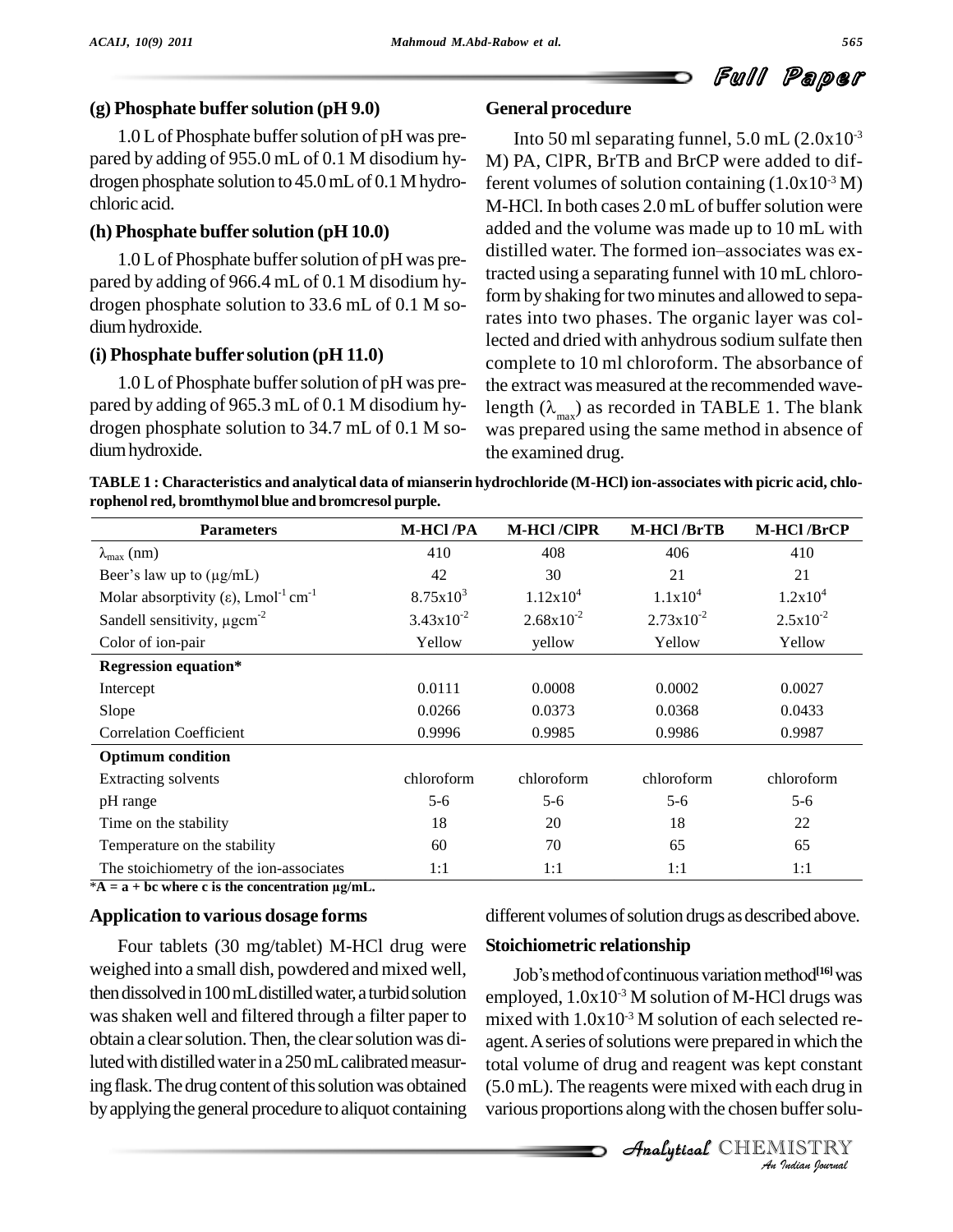## Full Paper

tion, which then diluted in 10.0 mL calibrated flask with the appropriate solvent following the above mentioned procedures.

#### **RESULTSAND DISCUSSION**

Several parameters such as reagent concentration, sequence of addition, effect of extracting solvent, effect Several parameters such as reagent concentration,<br>sequence of addition, effect of extracting solvent, effect<br>of pH, effect of time, were investigated to attain the optimum conditions to achieve high sensitivity, stability  $_{0.1}$ and reproducible results.

#### **Optimization**

We aimed to determine the most favorable conditions to achieve maximum color intensity of M-HCl drug. Therefore, we have investigated the effects of pH, solvent and its polarity, sequence of mixing, time and temperatures to achieve the optimum conditions to aid in accurate quantitative analysis for these drugs. The optimum wavelength(s) of maximum intensity ( $\lambda_{max}$ ) of M-<br>HCl (TABLE 1) and their ion associates with PA, ClPR,<br>BrTB and BrCP reagents are recorded at the choozen<br>optimum conditions. The absorption band of M-HCl<br>reveals  $\lambda$ BrTB and BrCP reagents are recorded at the choozen optimum conditions. The absorption band of M-HCl reveals  $\lambda_{\text{max}}$  at 410, 408, 406 and 410 nm with PA, ClPR, BrTB and BrCP reigned and their ion–associ-ates. It worth mentioning that, the maximum absorbencies  $(\lambda_{max})$  were recorded and tested against reagent blank (prepared in the same manner without the addition of drug) to study the influence of each of the following variables on the formed ion associates between drugs and reagents.

#### **Effect of the extracting solvent**

tion of ion associates for M-HCl drug. Moreover, tolu-<br>ene and benzene could be also useful, however their<br>maximum absorbance  $\sim$  57% and 50% of chloroform ion-associates *Indeed Accord Accord 2013*<br> *Indeed Accord 2014*<br> *ISTRY*<br> *ISTRY* The solvent polarity affects both the extracting effi-Effect of the extracting solvent<br>The solvent polarity affects both the extracting efficiency and the molar absorptivity ( $\varepsilon$ ) of the formed ion<br> $\frac{0.8}{0.7}$ associates. Therefore, we have used various water im-<br>miscible organic solvents like chloroform, benzene, n-<br>hexane, petroleum ether, toluene, cyclohexane and di-<br>athyl ether to investigate the solvent effect on the ex miscible organic solvents like chloroform, benzene, nhexane, petroleumether, toluene, cyclohexane and di-ethyl ether to investigate the solvent effect on the extraction of drugs against the reagents. The most conve-<br>nient solvent is chloroform; it provides maximum color<br>intensity (absorbance ~0.7) as well as powerful extracnient solvent is chloroform; it provides maximum color ene and benzene could be also useful, however their for M-HCl. Other solvents n-hexane, cyclohexane,



petroleum ether and diethyl ether are not recommended for M-HCl(Figure 3) drug.



**Figure 3 :Effect of extracting solvents on: Mianserin hydro chloride ion-associates with picric acid, chlorophenol red, bromthymolblue and bromcresol purple.**



**Figure 4 : Molar ratio of:Mianserin hydrochloride ion-asso ciateswithpicric acid, chlorophenol red, romthymolblue and bromcresol purple.[D; for drugs and R;for reagent]**



**Figure 5 : Continuous variation of:Mianserin hydrochloride ion-associateswithpicric acid, chlorophenol red,bromthymol blue andbromcresol purple.**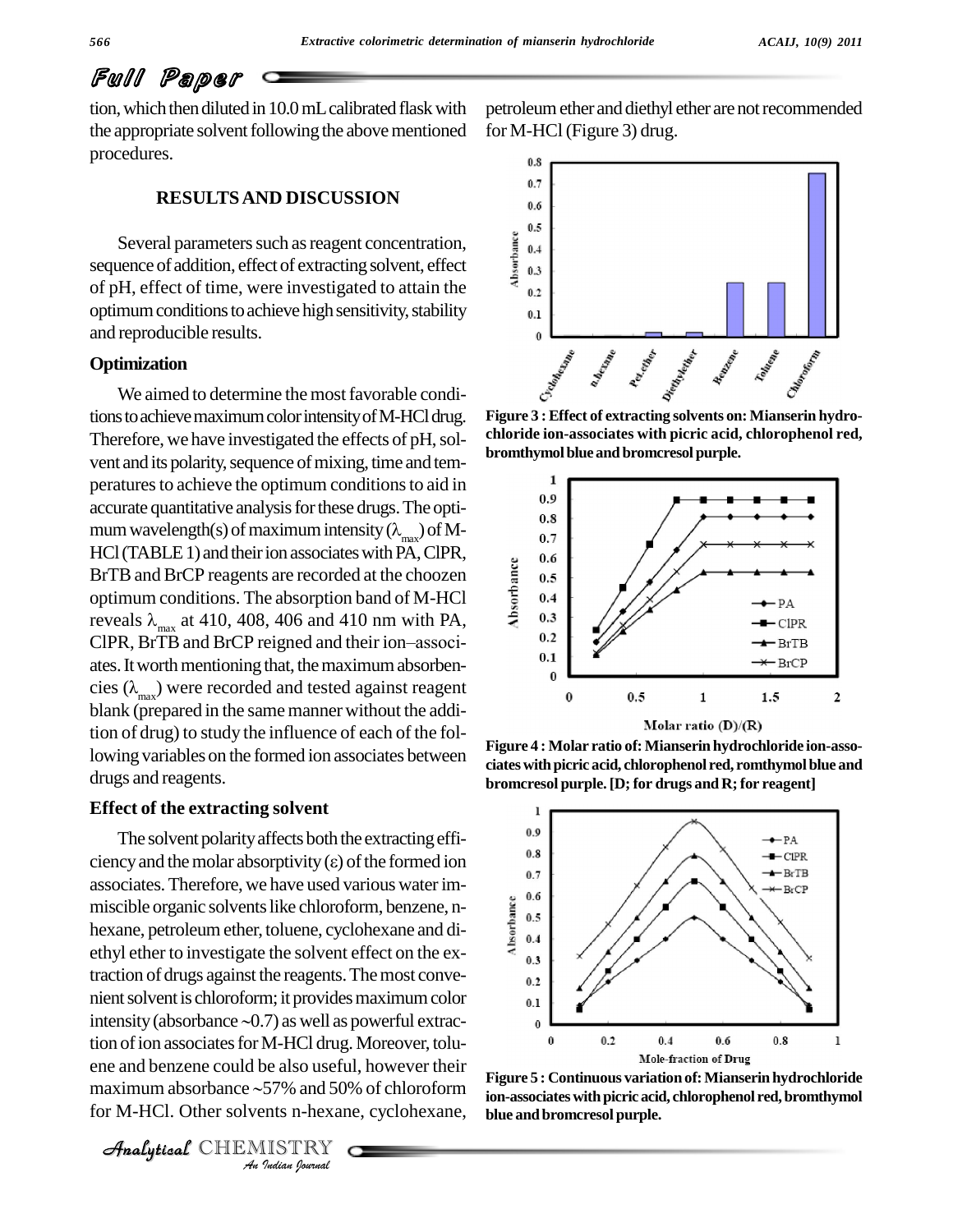Full Paper

## **Effect of pH**

As stated earlier different stock of acetate buffer solutions were prepared with  $pH$ 's of 3, 4, 5 and 6 to account for the effect of pH on the formation of ion associates. Initially  $5.0$  mL of  $2x10<sup>3</sup>$ M of reagent was  $2x10<sup>3</sup>$ mixed with 1.0 mL  $(5x10<sup>-4</sup> M)$  of the drug solution, <sup>re-</sup> then  $2.0$  mL of Acetate buffer was added to adjust the  $1.4$ pH followed by dilution with distilled water in  $10.0$  mL calibrated measuring flask. The adjusted optimum pH was found to be 5-6 for M-HCl. S found to be 5-6 for M-HCl.<br>
ect of temperature and time<br>
The effect of temperature and time on ion associ-

### **Effect of temperature and time**

ates formation and stability was studied by measuring<br>the absorbance of the extracted ion associates at dif-<br>ferent temperatures ranged form 25 to 90 °C and at the absorbance of the extracted ion associates at difincreasing time intervals, respectively. The results show  $\frac{0}{0}$ <br>that the ion associates were formed almost instanta-<br>neously at room temperature (25 ± 2 °C) and remain secondates we that the ion associates were formed almost instanta neously at room temperature  $(25 \pm 2 \degree C)$  and remain<br>stable up to 70 °C with all reagents. In addition, the developed color remains stable for 24 hrs. With re agents after one day a slight decrease in the color intensity of the ion associates was observed.

#### **Effect of mixing sequence**

The optimum sequence of mixing was found to be drug, reagent, buffer, and then solvent, which allow the highest color intensity and shortest time to obtain maximum absorbance. On the other hand, other sequences rather the one given above requires more time longer time in addition to lower stability of the ion associates.

## **The stoichiometry of the ion-associates**

The stoichiometric ratio of the M-HCl ion–associates formed between drug of interest and the selected reagents has been determined by implementing the molar ratio method<sup>[15]</sup> and continuous variation method<sup>[16]</sup>. The result indicates the existence of 1:1 at a definite  $\lambda_{\text{max}}$  recorded in (TABLE 1).

## **Specificity**

No interference was observed during the quantitative determination of M-HCl drug with all reagents in presence of different additives such as lactose, glycerol, propylene glycol, sugar and starch which are present in its pharmaceutical preparations.

## **CONFORMITYWITHBEERíS LAW**

Beer's law is obeyed in the concentration range 1–42 µg/mL of Mianserin hydrochloride (M-HCl; Figure 6), respectively with PA, ClPR, BrTB and BrCP reagents.



**Figure 6 : Standard curves of:Mianserin hydrochloride ion associates with picric acid, chlorophenol red, bromthymol blue andbromcresol purple.**

The optical characteristics; Beer's law limits, molar blue and bromcresol purple.<br>
The optical characteristics; Beer's law limits, molar<br>
absorptivities, Sandell's sensitivities<sup>[17]</sup> are summarized in TABLE 1 along with the results of regression analysis using the method of least square was made for the slope (b), intercept (a) and correlation coefficient (r) obtained fromdifferent concentrations.

## **METHOD VALIDATION**

compared with the Pharamacopial method<sup>[18,19]</sup>. Mean<br>
values were obtained with t and f testes at 95% confi-<br>
dence level for five degrees  $(n-1) = (6-1; i.e., six replic-  
cate minus 1) of freedom were in the accepted values.$ <br> **Analytical** CHEMISTRY Results obtained were compared with those of the official methods along with the statistical outcomes. The comparison ensures that there is no significant difference between the current study and the official methods asshown in (TABLE 2). Six replicate determination at different concentration levels were carried out to test the precision and accuracy of the method. The recoveries were ranged from 99.80 to 100.78 % which reflect the high accuracy of the results, with reliable precision as indicated by very low values of standard deviation (TABLE 3). The performance of the proposed method was assessed by calculation of tand f tests values were obtained with t and f testes at 95% confidence level for five degrees  $(n-1) = (6-1; i.e., six replica)$ cate minus 1) of freedom were in the accepted values.

Analytical CHEMISTRY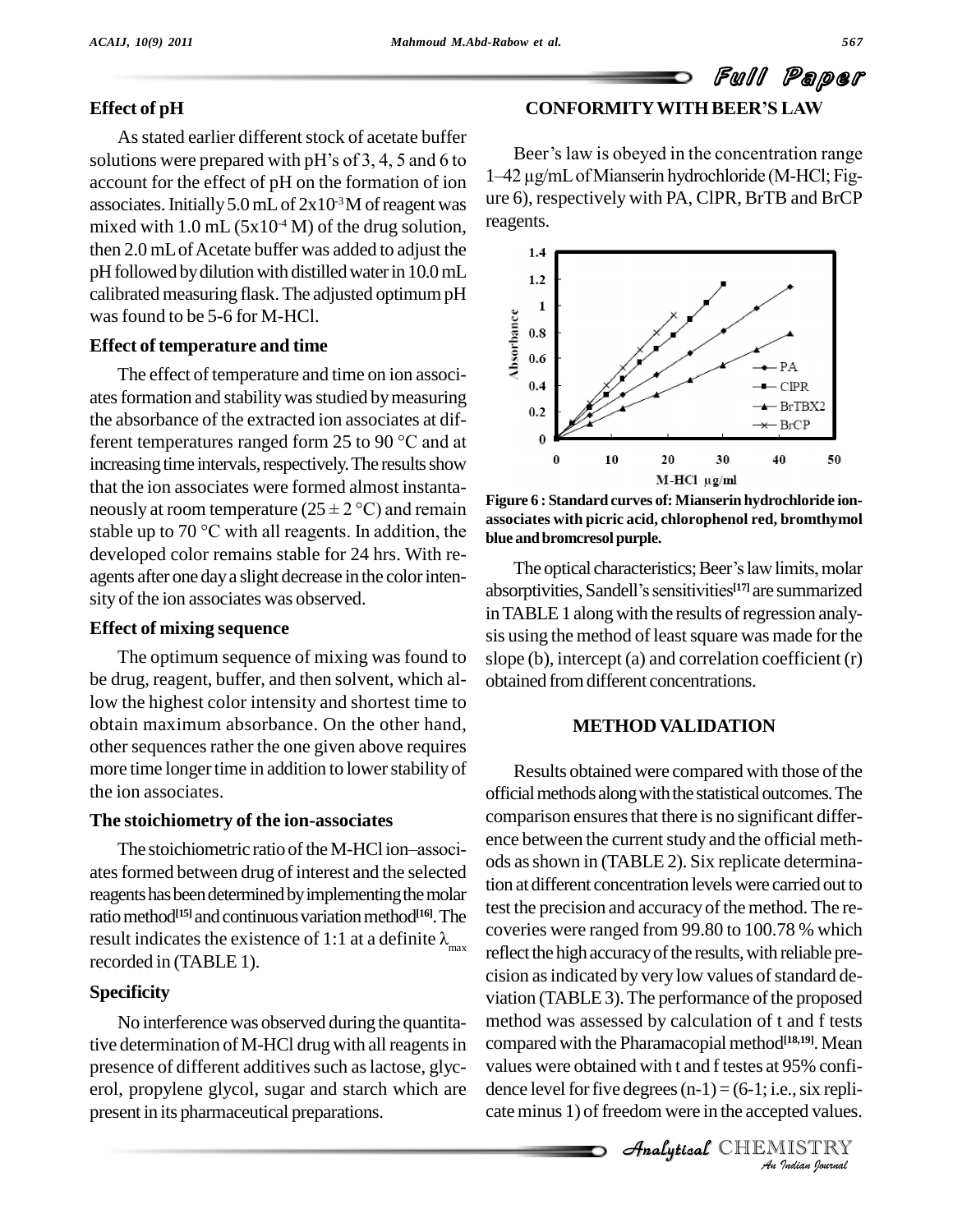|  | Full Paper c |  |
|--|--------------|--|
|--|--------------|--|

**TABLE2 : Concentration of mianserin hydrochloride in µg as determined fromspectrophotometric methods.**

|                | <b>Pure solution</b>                     |                    | <b>Tolvon tablet</b>                                     |       |                                                            | <b>Pure solution</b>                                                                             |                                                | <b>Tolvon tablet</b> |                                                            |                                  |       |                    |                                  |
|----------------|------------------------------------------|--------------------|----------------------------------------------------------|-------|------------------------------------------------------------|--------------------------------------------------------------------------------------------------|------------------------------------------------|----------------------|------------------------------------------------------------|----------------------------------|-------|--------------------|----------------------------------|
| <b>Reagent</b> |                                          | <b>Taken Found</b> | <b>Recovery</b><br>$\frac{6}{6}$                         |       | <b>Taken Found</b>                                         | <b>Recovery Reagent</b><br>$\frac{6}{6}$                                                         |                                                |                      | <b>Taken Found</b>                                         | <b>Recovery</b><br>$\frac{0}{0}$ |       | <b>Taken Found</b> | <b>Recovery</b><br>$\frac{6}{9}$ |
| PA             | 10.00                                    | 10.00              | 100.00                                                   | 10.00 | 9.98                                                       | 99.80                                                                                            | <b>BrTB</b>                                    | 4.00                 | 3.98                                                       | 99.50                            | 4.00  | 4.00               | 100.00                           |
|                | 15.00                                    | 14.98              | 99.86                                                    | 15.00 | 15.03                                                      | 100.20                                                                                           |                                                | 8.00                 | 7.97                                                       | 99.62                            | 8.00  | 7.99               | 99.87                            |
|                | 20.00                                    | 19.99              | 99.95                                                    | 20.00 | 19.87                                                      | 99.35                                                                                            |                                                | 12.00                | 12.00                                                      | 100.00                           | 12.00 | 12.02              | 100.16                           |
|                | 25.00                                    | 25.02              | 100.08                                                   | 25.00 | 25.00                                                      | 100.00                                                                                           |                                                | 16.00                | 16.02                                                      | 100.12                           | 16.00 | 15.99              | 99.93                            |
|                | 30.00                                    | 30.01              | 100.03                                                   | 30.00 | 30.02                                                      | 100.06                                                                                           |                                                | 20.00                | 19.99                                                      | 99.95                            | 20.00 | 20.00              | 100.00                           |
|                | Mean recovery $\pm$ RSD*<br>99.98±0.0749 |                    | Mean recovery $\pm$ RSD <sup>*</sup><br>$99.8 \pm 0.295$ |       |                                                            | Mean recovery $\pm$ RSD*<br>Mean recovery $\pm$ RSD <sup>*</sup><br>99.838±0.236<br>99.992±0.097 |                                                |                      |                                                            |                                  |       |                    |                                  |
| <b>CIPR</b>    | 10.00                                    | 9.98               | 99.80                                                    | 10.00 | 10.02                                                      | 100.20                                                                                           | <b>BrCP</b>                                    | 4.00                 | 4.02                                                       | 100.50                           | 4.00  | 4.05               | 101.25                           |
|                | 15.00                                    | 15.00              | 100.00                                                   | 15.00 | 15.01                                                      | 100.06                                                                                           |                                                | 8.00                 | 8.03                                                       | 100.37                           | 8.00  | 7.96               | 99.95                            |
|                | 20.00                                    | 20.02              | 100.10                                                   | 20.00 | 19.96                                                      | 99.80                                                                                            |                                                | 12.00                | 11.98                                                      | 99.83                            | 12.00 | 12.00              | 100.00                           |
|                | 25.00                                    | 25.03              | 100.12                                                   | 25.00 | 25.97                                                      | 103.88                                                                                           |                                                | 16.00                | 15.99                                                      | 99.93                            | 16.00 | 16.02              | 100.12                           |
|                | 30.00                                    | 29.87              | 99.56                                                    | 30.00 | 30.00                                                      | 100.00                                                                                           |                                                | 20.00                | 20.01                                                      | 100.05                           | 20.00 | 20.05              | 100.25                           |
|                | 99.916±0.211                             |                    | Mean recovery $\pm$ RSD*                                 |       | Mean recovery $\pm$ RSD <sup>*</sup><br>$100.78 \pm 1.551$ |                                                                                                  | Mean recovery $\pm$ RSD*<br>$100.13 \pm 0.257$ |                      | Mean recovery $\pm$ RSD <sup>*</sup><br>$100.31 \pm 0.478$ |                                  |       |                    |                                  |

**\* Relative standard deviation six replicates each.**

**TABLE3 : Statisticaltreatment of data obtained formianserin hydrochloride applying the proposed methodsin comparison with the pharmacopoeial method.**

| <b>Parameters</b>    | Pharmacopoeia method | <b>M-HCl/PA</b>   | <b>M-HCl/CIPR</b> | <b>M-HCl/BrTB</b> | <b>M-HCl/BrCP</b>   |
|----------------------|----------------------|-------------------|-------------------|-------------------|---------------------|
| <b>Pure Solution</b> |                      |                   |                   |                   |                     |
| $X \pm SD$           | $99.82\pm0.072$      | $99.98 \pm 0.074$ | $99.92 \pm 0.211$ | $99.83 \pm 0.236$ | $100.136 \pm 0.257$ |
| $N^*$                | 3                    | 6                 | 6                 | 6                 | 6                   |
| T value**            |                      | 5.062             | 1.009             | 0.093             | 2.924               |
| F value              |                      | 1.081             | 8.564             | 10.76             | 12.71               |
| <b>Tablets</b>       |                      |                   |                   |                   |                     |
| $X \pm SD$           | $99.84 \pm 0.692$    | $99.9 \pm 0.295$  | $100.7 \pm 1.55$  | $99.99 \pm 0.097$ | $100.315 \pm 0.47$  |
| $N^*$                | 3                    | 6                 | 6                 | 6                 | 6                   |
| T value**            |                      | 0.3399            | 1.495             | 3.813             | 2.424               |
| F value              |                      | 5.4890            | 5.024             | 18.52             | 2.088               |

**<sup>a</sup>n is the number of replicates; <sup>b</sup>Theoretical value at 95% confidence level**

#### **CONCLUSIONS**

photometer is relatively simple to handle and afford-*Imple to ha*<br>*Indian Is simple*<br>*IISTRY*<br>*IISTRY* The proposed method made use of a simple re agent, which most ordinary analytical laboratories can<br>afford. The method is sufficiently sensitive to permit de-<br>terminations as low as  $1.0 \mu g/mL$  for Mianserin hydroafford. The method is sufficiently sensitive to permit dechloride (M-HCl) drug at the given optimum conditions. Unlike GC and HPLC procedures, the spectro able. The proposed method is simple, precise, accurate and convenient. Hence, the proposed methods should be useful for routine quality control purposes.

#### **REFERENCES**

- **[1]** K.Parfitt, (Ed); ëMartindale, the Extra Pharmaco poeiaí, The Pharmaceutical Press, London, 32nd Edition, **(1999)**.
- **[2]** I.U.Han, T.Aman, A.A.Kazi, Z.A.Khan; J.Chem. Soc.Pak., **24**, 114-118 **(2002)**.
- **[3]** M.B.Devani, S.S.Pandya, S.A.Shah; J.Pharm.Sci., **52**, 123-124 **(1990)**.
- **[4]** T.Guneri, O.Ozer; Acta Pharm.Turc., **30**, 111-114 **(1988)**.
- **[5]** M.M.Hefnawy, H.Y.Aboul-Enein;Anal.Chim.Acta, **504**, 291-297 **(2004)**.

CHEMISTRY